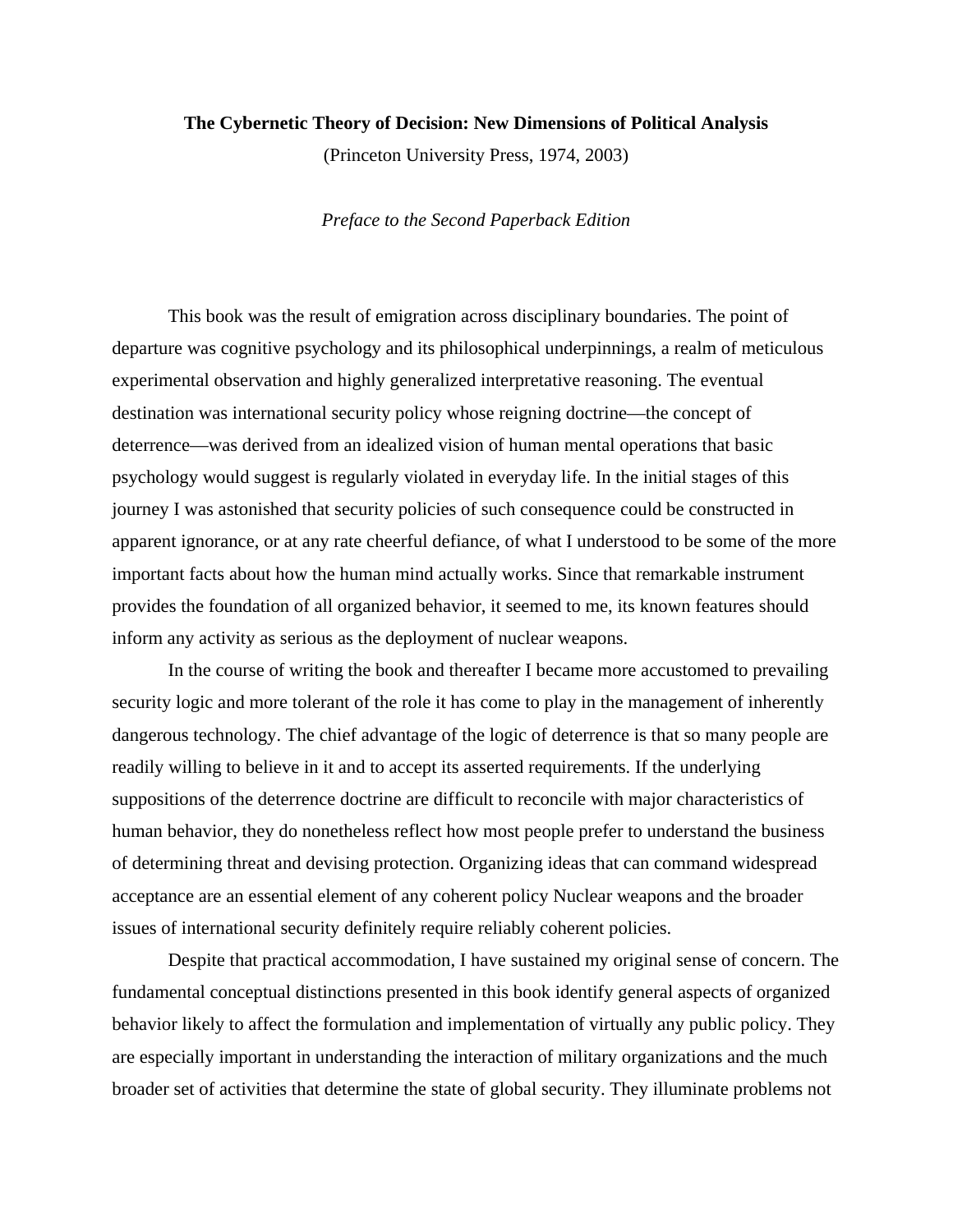readily visualized in standard assessments of these matters. Three decades later the distinctions remain relevant and, I regret to say, insufficiently appreciated.

 The core distinction has to do with the difference between adaptive processes and direct outcome calculations derived according to what is herein termed analytic logic. Blind adaptation through the process of natural selection is currently understood to be the basic method of evolution. It is capable of producing exquisitely refined and highly successful behavioral strategies that in other species are assumed not to have been intentionally designed. In contrast, intentional design—and indeed rational design—is considered to be the principal characteristic of organized human behavior. International security, it is supposed, is conducted through conscious calculation. Misjudgments are admitted, as are unintended consequences, but explicitly formulated and systematically pursued intentions are assumed to be the driving force of human interactions—as distinct from the interactions of nature. The argument of the book suggests that adaptive logic affects human behavior more significantly than is generally admitted. The central claim is that awareness of the distinction between adaptive and analytic logic and practical skill in using it will improve comprehension of most situations.

 Understanding of adaptive logic and of the remarkable characteristics of recursive processes has advanced substantially in a variety of disciplines since this book was originally published. The central distinction in question can now be pursued through extensive literatures on subjects such as complexity, chaos theory, catastrophe theory, and adaptive agent dynamics. The latter body of work, enabled by dramatically improved access to advanced computational capability, is especially relevant. Adaptive agent modeling has demonstrated that coherent outcomes, suggestive of human experience, can emerge from adaptive interactions without any attributed intention or analytic outcome calculation.<sup>[1](#page-1-0)</sup> In one instance it has been demonstrated that such a process can track reasonably closely the actual behavior of a historical human society over a thousand-year period.<sup>2</sup> This body of work has not dislodged the habit of attributing intentions and is not likely to do so any time soon. Nonetheless it has strongly reinforced the

<span id="page-1-0"></span> <sup>1</sup> Joshua Epstein and Robert AiteIl, *Growing Artificial Societies: Social Science from the Bottom Up*  (Washington, D.C.: Brookings/MlT Press, 1996).

<span id="page-1-1"></span><sup>&</sup>lt;sup>2</sup> Joshua Epstein and Robert Axtell, "Understanding Anasazi Culture Change Through Agent-Based Modeling," in T. Koehler and G. Gumerman, eds., *Dynamics in Human and Primate Societies* (New York: Oxford University Press, 2000).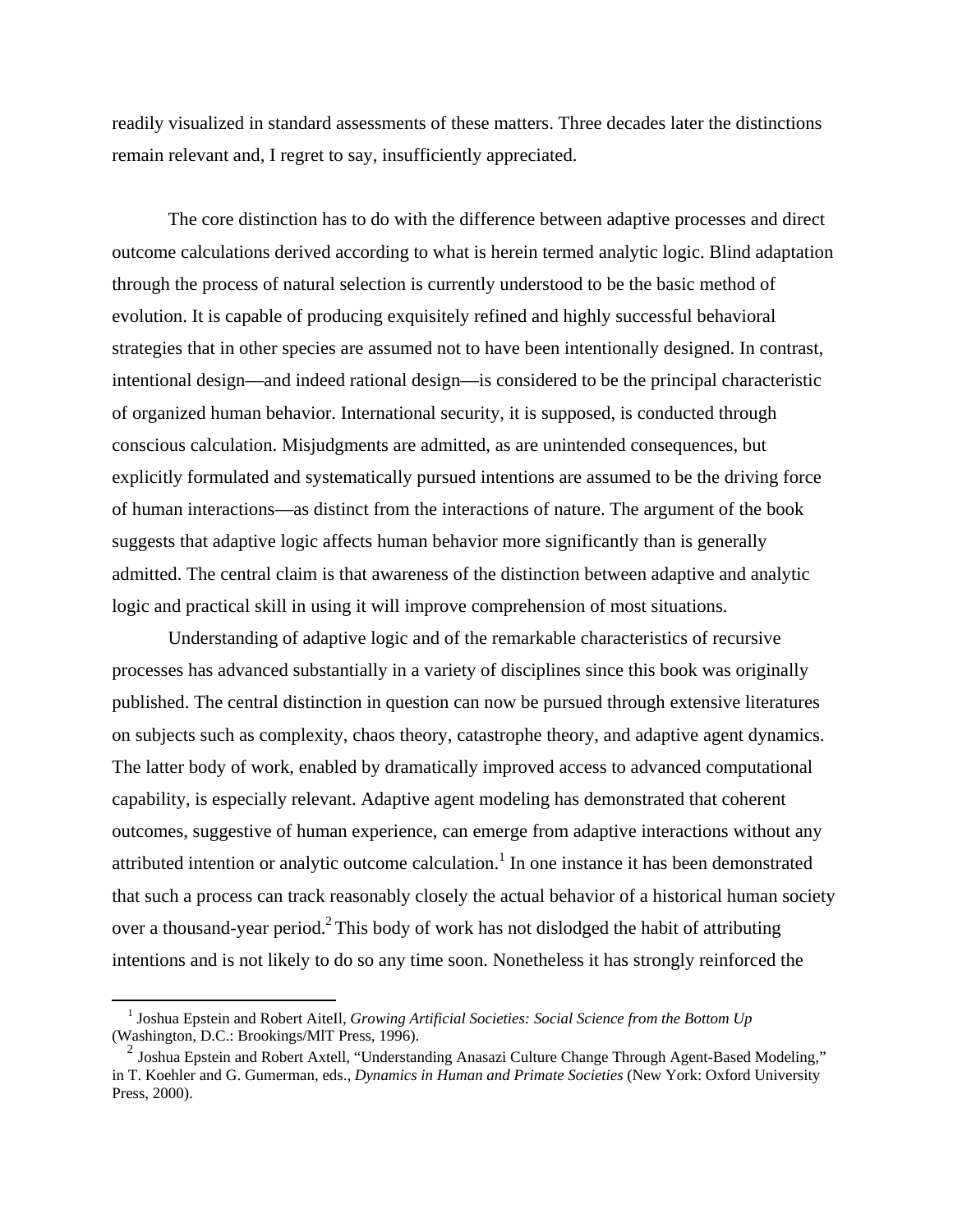importance of the conceptual distinction. If widely dispersed adaptive interactions are capable of overriding or bypassing organized intentions, then it is truly a vital matter to understand what the consequences might be—both the dangers and the opportunities.

## CHANGING CONTEXT

 In using adaptive logic to understand organized behavior, one is sensitized to the environment in which it is occurring and to the importance of major changes in that environment. In the past thee decades, of course, there have been dramatic changes in that regard. The case material presented in this book was set in the context of the Cold War. The defining confrontation of that period has now dissolved, at least in terms of declared political attitudes, and as yet there has been no alternative formulation of comparable prominence. The word globalization does appear to have acquired sufficient standing, however, to provide a candidate label for the ensuing era. Neither the meaning nor the implications of globalization have been determined with agreed clarity, but the circumstances that inspire it have become reasonably evident.<sup>[3](#page-2-0)</sup>

 One of the most important is the widely noted phenomenon of information technology. Over the past five decades there have been very large efficiency gains in the handling of information. The costs of storing a unit of information and of processing it at a given location have declined by a factor of 100 million for some important applications and continue to decline. The cost of transmitting a unit of information over long distances has declined by a factor of a million and also continues to decline.<sup>[4](#page-2-1)</sup> These advances have enabled human organizations to operate on a global scale, as they are increasingly doing.

 Simultaneously there has also been a surge in the total human population and a resulting increase in the aggregate effects of its activities. Since 1950 the number of living human beings has increased by 1 billion every twelve to fourteen years. Barring some cataclysm, that process will continue through at least the year  $2025$  $2025$ .<sup>5</sup> There are, moreover, two notable distributional

1

<span id="page-2-0"></span><sup>&</sup>lt;sup>3</sup> The process of globalization and its implications for security policy are discussed in John Steinbruner, *Principles of Global Security* (Washington, D.C.: The Brookings Institution Press, 2000).

<span id="page-2-1"></span>Kenneth W. Dam and Herbert S. Lin, eds., *Cryptography's Role in Securing the Information* Society, Report of the Committee to Study National Cryptography Policy, National Research Council (Washington, D.C.: National Academy Press, 1966), p. 384.

<span id="page-2-2"></span><sup>5</sup> Steinbruner, *Principles* of *Global Security, p. 8.*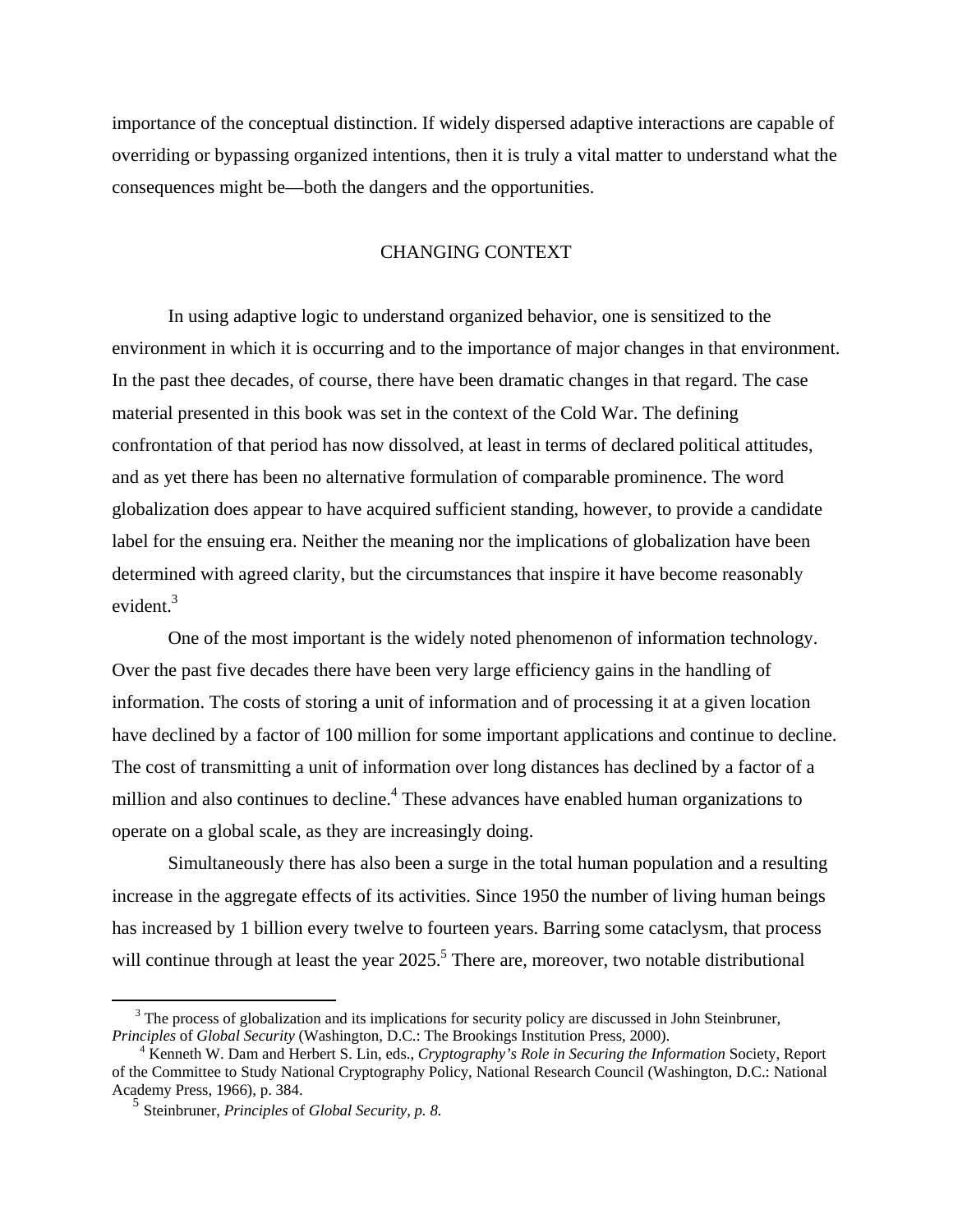features of this surge. More than 97 percent of the population increase is occurring at the lowest levels of income and wealth, and overall population concentration is shifting from two-thirds rural in 1950 to what is projected to be two-thirds urban by  $2025$ .<sup>[6](#page-3-0)</sup>

 So far, at least, the pattern of economic growth associated with these events has been disproportionately concentrated at the top of the economic spectrum. At the bottom, where virtually all of the population surge is occurring, there has been a net decline in standard of living over the course of two decades, at least in the United States where measurement of that somewhat elusive notion is most advanced.<sup>[7](#page-3-1)</sup> That pattern poses fundamental problems of social equity. Its indefinite continuation would presumably pose grave dangers to the basic consensus required to operate any society

 If those dangers are to be mastered, then the apparent decline in the economic fortunes of the poorest populations will have to be reversed, and there are in turn serious implications of that basic criterion. Total economic product will have to increase by a factor of 5 over five decades if comprehensive improvement is to be achieved. Total energy production will have to increase by a factor of 3, and food production will have to double. If potentially catastrophic effects on global climate patterns are to be reliably avoided as these increases occur, then human-induced carbon gas emissions will have to be reduced to levels that assure total atmospheric concentrations of greenhouse gases are held below 500 parts per million. That means that over the course of the next five decades the technical basis of energy production will have to shift from a predominant reliance on fossil fuels—over 70 percent at the moment—to an equally predominant reliance on non-fossil fuels.<sup>8</sup> Current market rules will not generate the necessary technical transformation on that schedule; indeed, they will present major resistance on behalf of fossil fuel technologies. There are as yet no institutional arrangements capable of organizing this transition. Meanwhile chronic civil violence in economically stressed parts of the world and extreme forms of terrorism in the United States give pointed warning of the danger of not organizing it.

These circumstances impose major conceptual burdens. There is good reason to believe

 $\overline{a}$ 

<span id="page-3-0"></span><sup>6</sup> Allen Hammond, *Which World: Scenarios for the 21st Century* (Washington, D.C.: Island Press/Shearwater Books, 1998), p. 73.

<span id="page-3-1"></span><sup>&</sup>lt;sup>7</sup> Steinbruner, *Principles of Global Security*. p. 9.

<span id="page-3-2"></span>See J. T. Houghton, Y. Ding, D. J. Griggs, M. Noguer, P. J. van der Linden, and D. Xiaosu, eds., *Summary for Policymakers: A Report of Working Group I to the Third Assessment Report of the Intergovernmental Panel on*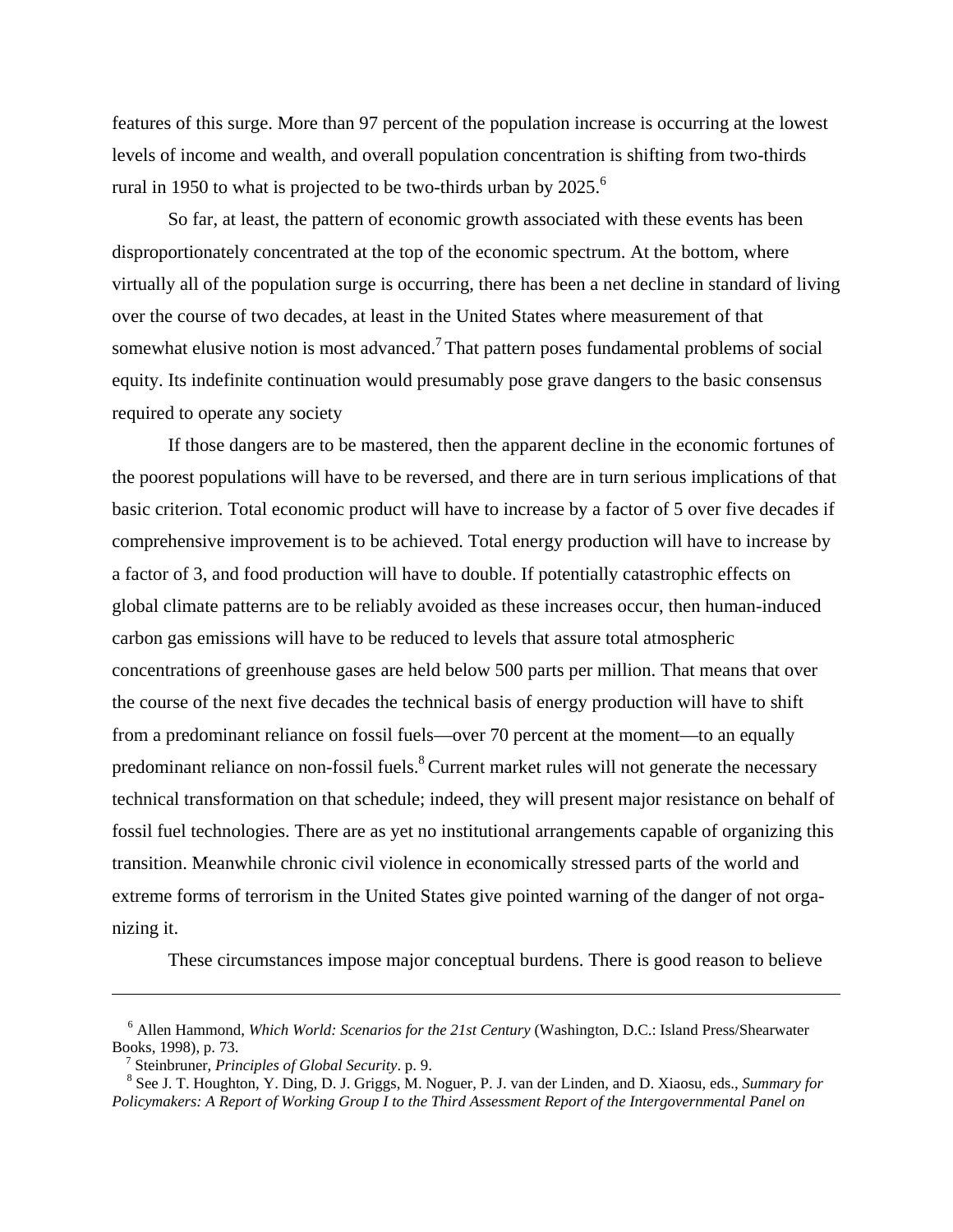fundamental principles of policy and prevailing political attitudes will have to be altered substantially if adequate performance is to be achieved. In particular, security and economic policies will have to be integrated much more effectively than they have historically been, and both will have to be more global in scope and more equitable in content. Presumably, existing human institutions of all types will be severely tested, and it is prudent to assume that their basic viability is in question. If so, their ability to adapt successfully will depend on whether the requirements for doing so can be conceived with sufficient accuracy, clarity, and consensus in sufficient time.

 At the moment, that observation itself would probably not command broad consensus, and the more specific implications that might be derived from it certainly would not. Nonetheless there are some evident possibilities to consider. For security policy it seems plausible that the concept of threat will have to be adjusted at least to supplement and probably to subordinate the traditional concern with deliberate aggression so that more systematically organized protection against spontaneous forms of violence can be developed. It seems plausible as well that a serious effort to determine the requirements of constructive adaptation would enhance the weight given to social equity considerations in devising economic policies. The distinction between a deliberate enemy and a dangerous process connects reasonably directly to the conceptual distinctions presented in the book. The connection to issues of social equity is less evident and is not directly discussed in this volume. One can at least suggest, however, that prevailing concepts of political identity and principles of affiliation can be usefully addressed with these distinctions in mind. If, as appears possible and even likely, a largely spontaneous process of globalization is tying everyone's fate to everyone else's to a greater extent than has ever been experienced, then one would expect extraordinary organizational adaptations to emerge. The historical attitudes, policies, and patterns of affiliation of traditional states and cultural groupings would not be an adequate guide to that development.

# CATALYTIC PROBLEMS

 Admittedly, however, broad concepts and their global implications are likely to be matters of spirited dispute for quite some time before settled judgments could be expected to

 $\overline{a}$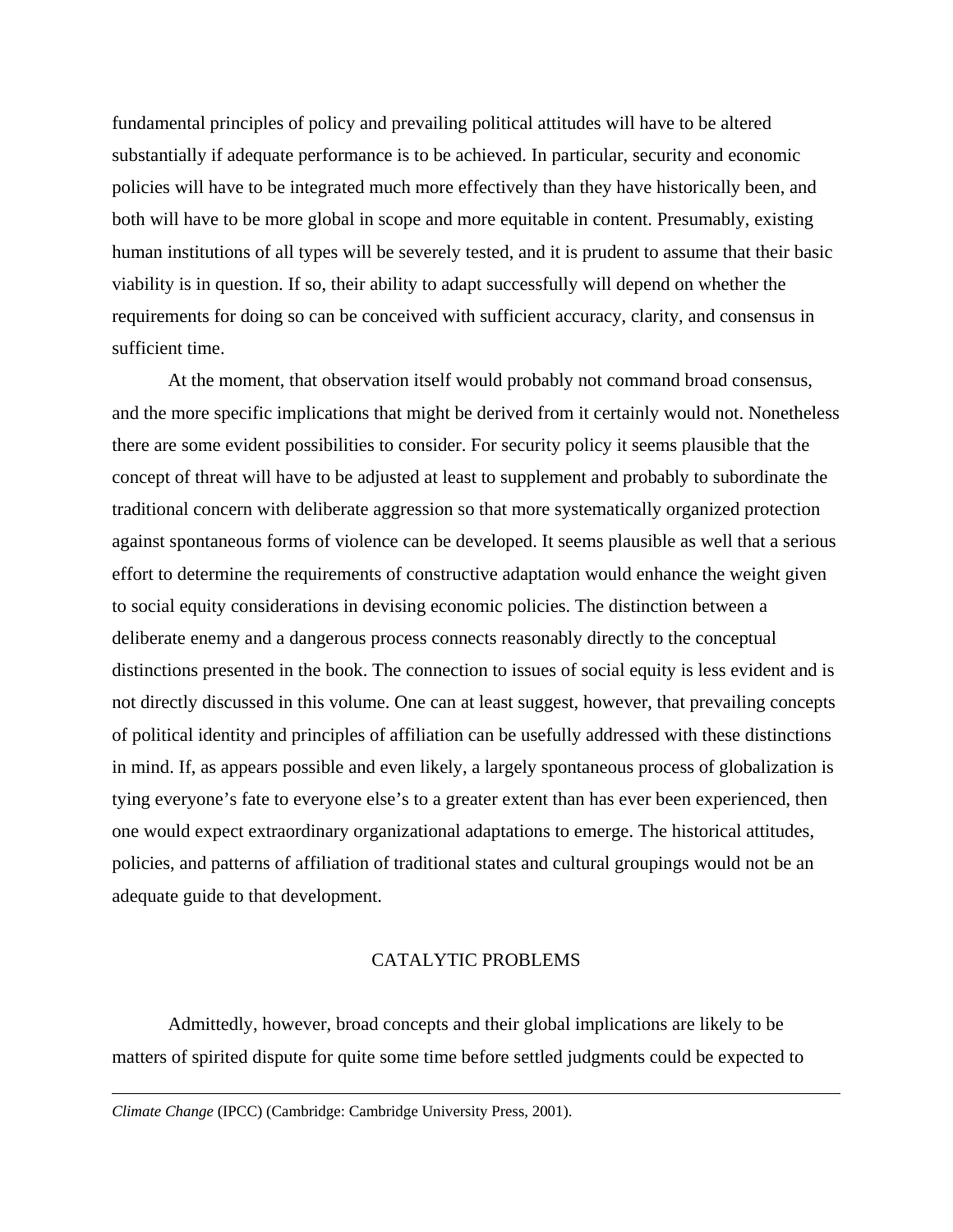emerge. Major reformulations of policy that do occur will probably be initiated in the context of specific problems that prove to have broader implications than initially realized. There are at least two contemporary security problems that might plausibly have that catalytic effect. One has to do with the pattern of nuclear weapons deployment inherited from the Cold War period, and the second with the problem of terrorism that has recently emerged as a riveting concern. Both issues appear starkly different when viewed from the perspective of adaptive processes than they do when more traditional and more established perspectives are applied. Moreover, the connections between them appear much more significant. Since major consequences are at stake in both instances, there are strong reasons to expect them to provide the occasion for conceptual adjustment.

 The multilateral force proposal discussed in the book was one episode in the extended historical sequence that produced the prevailing pattern of nuclear weapons deployment—a pattern currently involving five actively operated national nuclear forces and at least three more inchoate ones. Of those eight national establishments, the two maintained by Russia and the United States are substantially larger than the others and more directly coupled. In raw numbers both of these main forces are smaller than they were at the height of the Cold War and are projected to decline further. The political context in which they operate is also less contentious. But despite all that, their destructive potential is virtually as lethal as it ever was, and their operational configuration has not fundamentally changed. While declaring themselves to be aspiring partners, Russia and the United States still continuously maintain thousands of nuclear warheads on advanced alert status poised to initiate mass attack within a few minutes.

 It is a nearly universal conviction that the powerful deterrent effect emanating from this configuration of forces reliably assures that the elaborately prepared attack plans would never be implemented. And indeed, as far as the calculus of strategic intention is concerned, it is very difficult to quarrel with that contention. The prevailing configuration of forces clearly enables a massively destructive accident to occur, however, and the danger looms much larger if one admits the possibility that the intricate operations of the forces in particularly stressful circumstances might be determined more by adaptive logic than by the analytic outcome calculation on which the deterrent effect depends. In the perspective of adaptive logic, actions that are

<span id="page-5-0"></span><sup>&</sup>lt;sup>9</sup> The substantive aspects of the problem are discussed in more detail in Steinbruner, *Principles of Global Security,* Chapter 2.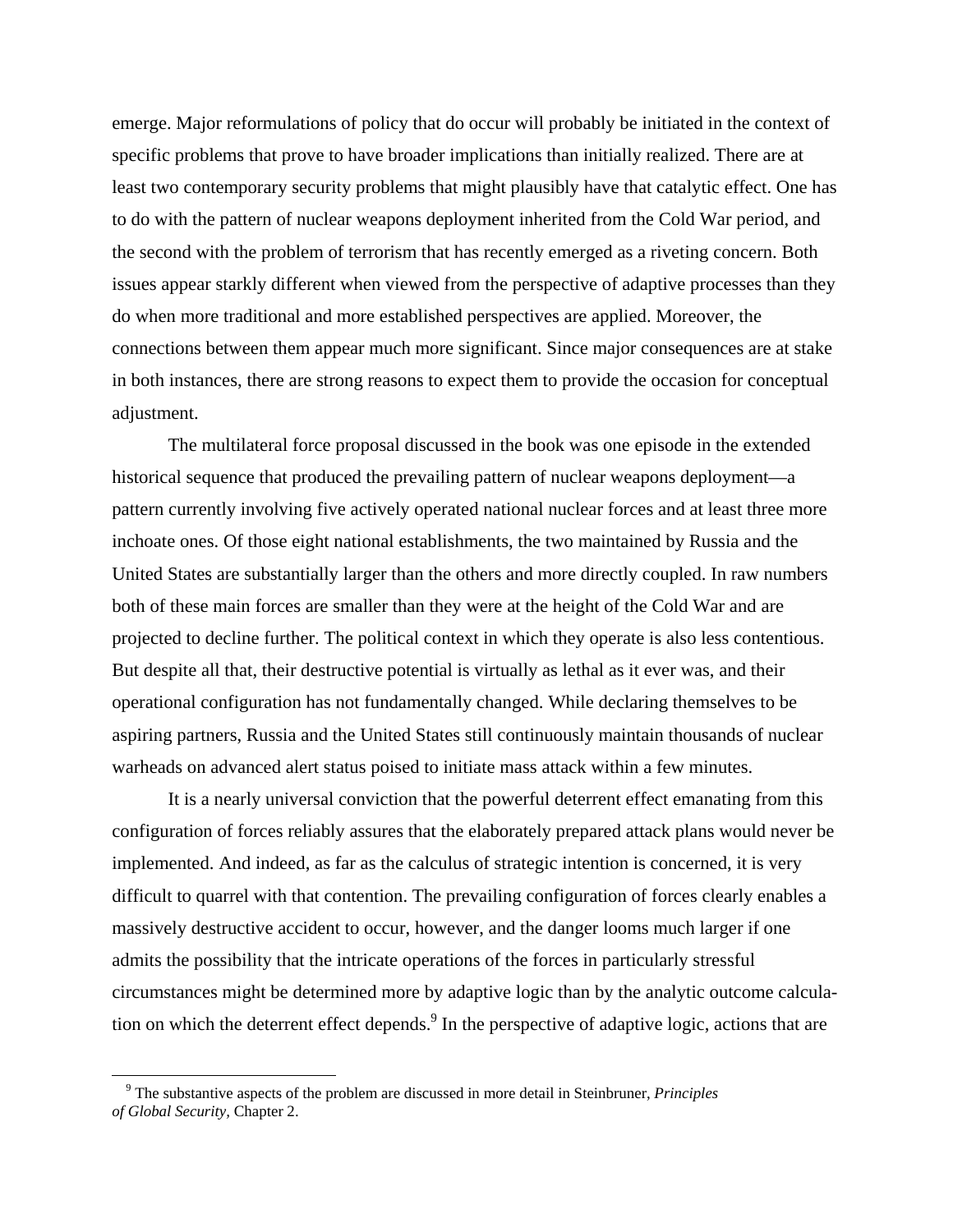considered by both sides to be prudent precautions might inadvertently trigger a catastrophic engagement that neither country intended nor anticipated. That inherent danger is compounded by the fact that Russia, undergoing extensive economic and social transformation, cannot reasonably sustain the effort required to operate forces in alert configuration with high standards of safety.

 Since an adequate deterrent effect can clearly be achieved with much smaller forces not committed to alert operations—a fact long demonstrated by China—it would in principle be possible to undertake a substantial reduction of nuclear weapons deployments without a corresponding revision of underlying policy conceptions. If the number of weapons were all that mattered, that might well happen. As the number of weapons is reduced, however, the operational practices of the forces become ever more significant. The very extensive effort required to reconfigure deeply entrenched American and Russian operational procedures is not likely to occur unless it is accompanied by a substantial shift in conceptual perspective. The destructive potential of the principal nuclear arsenals creates a powerful incentive for that shift to occur. It is by far the greatest immediate physical threat to the two societies in question and to all others as well. Eventually, one can presume or at least hope, the inherent threat will have to be more decisively contained.

 In sharp contrast to that situation, the threat and the actual occurrence of terrorism has only recently become a major security concern in United States, and there is very little established doctrine or operational procedure to go by. The deterrent capacity of nuclear forces is acknowledged to be largely inapplicable. Their intimidating power may contribute to the circumstances that incite terrorism but does not offer effective protection. Terrorists cannot be attacked if they cannot be found. If they are found, nuclear weapons are not needed and are far too destructive to be used.

 Terrorist incidents are understood, virtually by definition, to be the result of explicitly formulated intentions. The label would not be applied unless there was some reasonably imputed purpose extending beyond normal crime—a political or social outcome being pursued by violent means. And despite the anger and revulsion terrorist violence inspires, there is grudging recognition of the logic that generates it**.** Terrorism is a natural resort of an overmatched adversary, in which the inherently weaker side attempts to provoke the stronger one into selfdestructive or discrediting reactions. In that perspective the effort to contain terrorism appears to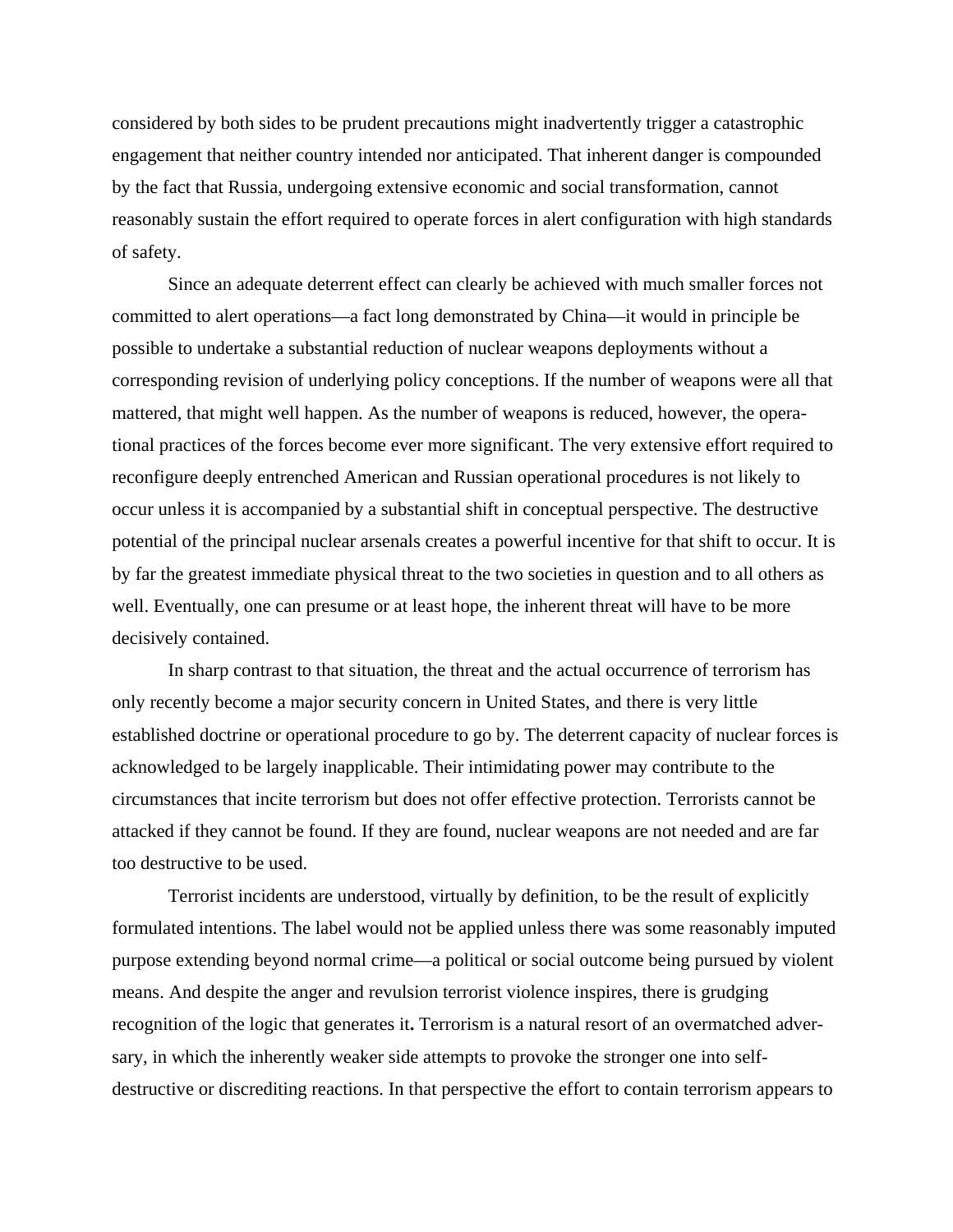be as much a contest of analytic calculation as the conduct of deterrence. It therefore appears to be subject to similar conceptual assumptions, even if the implications work out differently in starkly contrasting circumstances.

 It is doubtful, however, that the problem of terrorism can be adequately understood or effectively managed entirely in terms of the calculated maneuvers of perpetrators and defenders. Superior skill on one side or the other in the deadly game of provocation and reaction is not likely to produce a tolerable result. It is at least plausible that the problem is being generated by the social equity pressures associated with globalization—that it is in effect a pathology or a symptom of pathology in the broadly dispersed adaptive process induced by the underlying circumstances that drive globalization. If so, then that fact will have to be recognized as a general and compelling security problem. That possibility is particularly difficult to visualize from an analytic perspective because it entails the implication that the indiscriminate violence practiced by terrorists is somehow justified. Adaptive logic offers a more impersonal account, suggesting that the essence of the problem is not only the terrorist actions themselves but more fundamentally the breakdown of legal standards and principles of civil behavior that normally prevent malicious violence. If terrorists do not constitute the prime threat to social coherence but are rather the manifestation of a deeper spontaneous threat that is not intentionally organized, then appropriate responses will have to be much more extensive and different in character. That would certainly include exercising much more robust managerial control over nuclear weapons and the fissionable materials used to create them. The conceptual distinction between analytic and adaptive logic is certainly not all that would be required to devise effective responses in that situation, but it might prove to be quite important.

### THE ISSUE OF GLOBAL RISK

 The incipient dangers embedded in widely dispersed nuclear weapons operations and the active violence associated with terrorism are not the only immediate problems, of course, that offer a specific context and a strong incentive for more advanced conceptualization. They are good illustrations but not an adequate guide for predicting the general evolution of policy perspectives. There are many other immediate issues where the underlying distinction between analytic and adaptive reasoning might be pursued with broadly significant results, too many to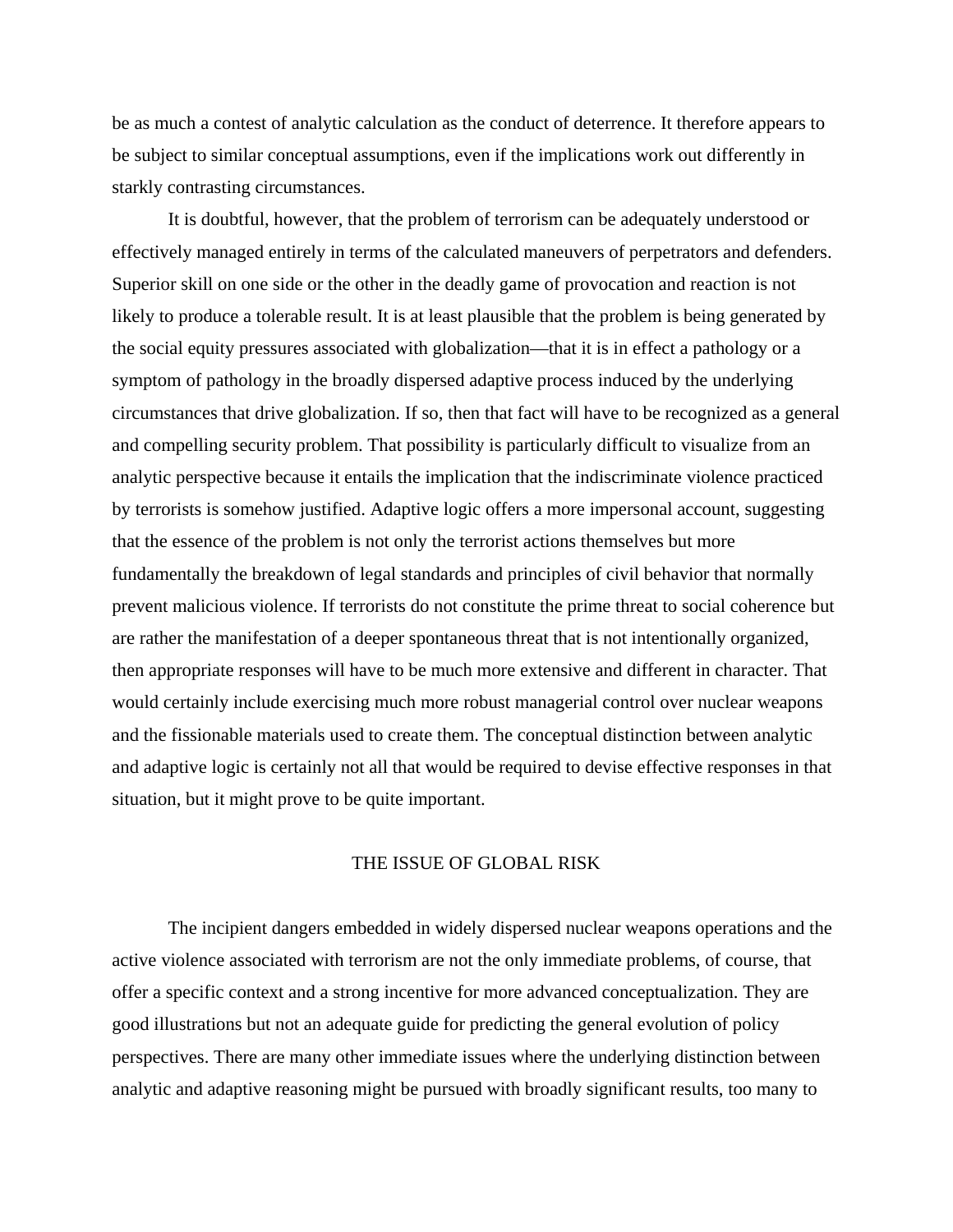make a comparative assessment with any confidence. It currently appears likely, however, that over the course of several decades problems associated with the management of global ecology will assume a truly unusual degree of importance capable of altering the foundations of policy, patterns of affiliation, and the design of institutions. Those problems, moreover, can be expected to pose an especially dramatic test of analytic and adaptive logic.

 As noted, the basic source of the global management issues is the increase in aggregate human activity resulting from total population increases and more advanced forms of economic production. One cannot be sure that all the relevant dimensions of this increase have yet been identified, and some of those that have been are not as yet adequately measured. But a few have been measured and their consequences outlined with enough precision to pose a very sharp warning. In particular it has become evident that the accumulation in the atmosphere of carbon gases emitted by human activity is reaching levels capable of triggering state changes in global climate patterns. The basic process whereby these gases absorb and reradiate infrared energy is known with as much certainty as anything is ever known, and the lengthy dwell time in the atmosphere of an emitted molecule—on the order of a century or more—is known with confidence as well. Pre-industrial atmosphere concentrations of the most sensitive gases—carbon dioxide and methane—has been estimated, their current concentrations measured, and increases of 30 percent and 100 percent respectively recorded. The projected concentration of these gases is a matter of some uncertainty as are the climatological effects of prospective concentrations. Consensus scientific judgment suggests, however, that an increase in average surface temperature of three degrees centigrade or more is likely to occur over the course of a century.<sup>[10](#page-8-0)</sup> A temperature shift of that magnitude, occurring over 1000 years rather than 100, was associated with the onset of the last ice age 18,000 years ago. Although that was a decrease rather than an increase, the clear implication is that basic global climate patterns are subject to radical shifts over the avenge temperature range in question. That in turn implies that the viability of contemporary human societies is also in question.

 There is, of course, a powerful inclination to doubt that consequences of vitally significant magnitude would actually occur anytime soon, but that is not an adequate reason for dismissing the possibility. It inexorably looms with accumulating but inconclusive evidence as a

<span id="page-8-0"></span><sup>&</sup>lt;sup>10</sup> Intergovernmental Panel on Climate Change, *Climate Change 1995—The Science of Climate Change. Summary for Policymaker and Technical Summary of the Working Group I Report*, 1996.